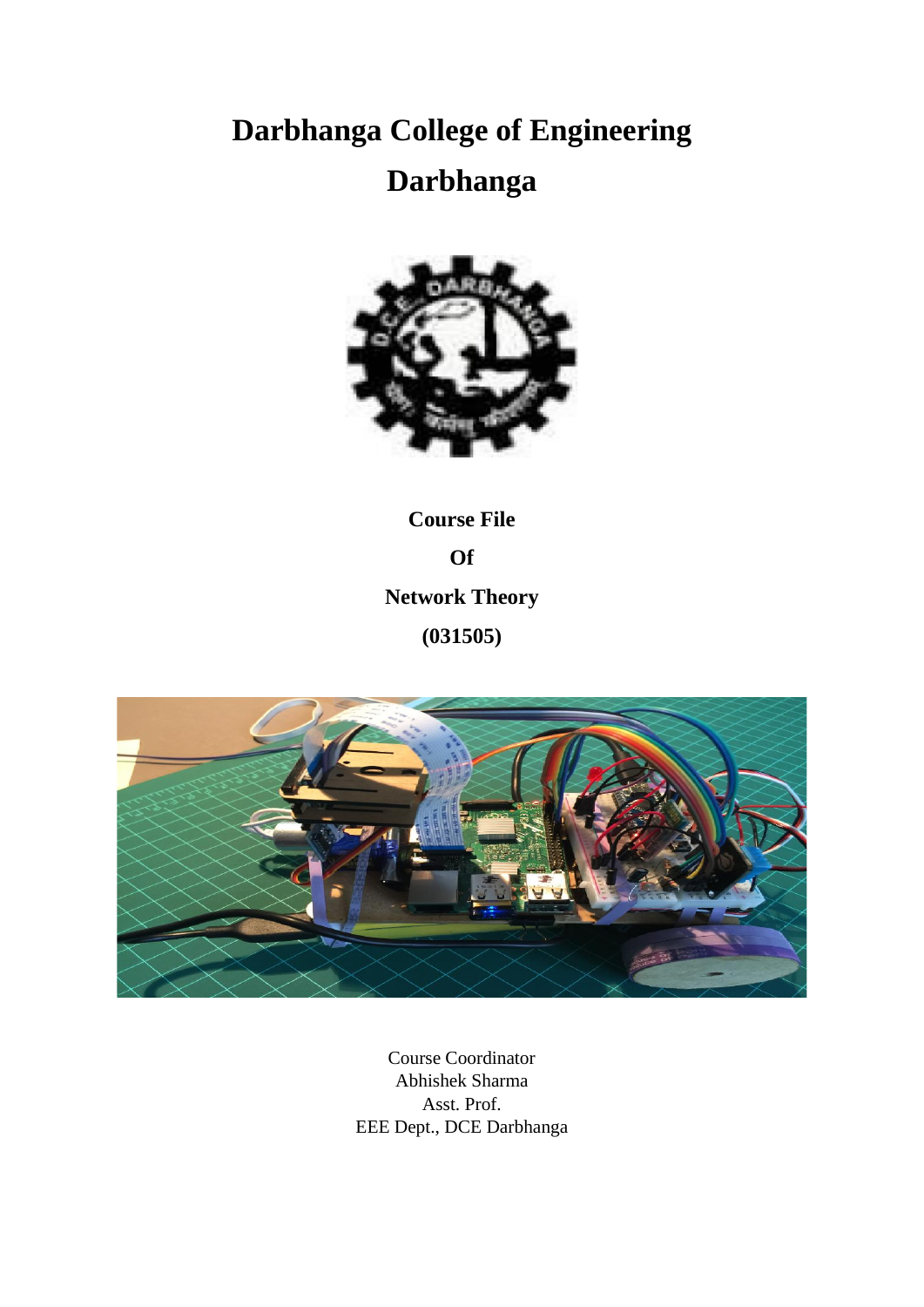**Vision of EEE**: - To bring forth engineers with an emphasis on higher studies and a fervour to serve national and multinational organisations and, the society.

## **Mission of EEE: -**

M1: - To provide domain knowledge with advanced pedagogical tools and applications.

M2: - To acquaint graduates to the latest technology and research through collaboration with industry and research institutes.

M3: - To instil skills related to professional growth and development.

M4: - To inculcate ethical valued in graduates through various social-cultural activities.

### **PEO of EEE**

**PEO 01** – The graduate will be able to apply the Electrical and Electrical Engineering concepts to excel in higher education and research and development.

**PEO 02** – The graduate will be able to demonstrate the knowledge and skills to solve real life engineering problems and design electrical systems that are technically sound, economical and socially acceptable.

**PEO 03** – The graduates will be able to showcase professional skills encapsulating team spirit, societal and ethical values.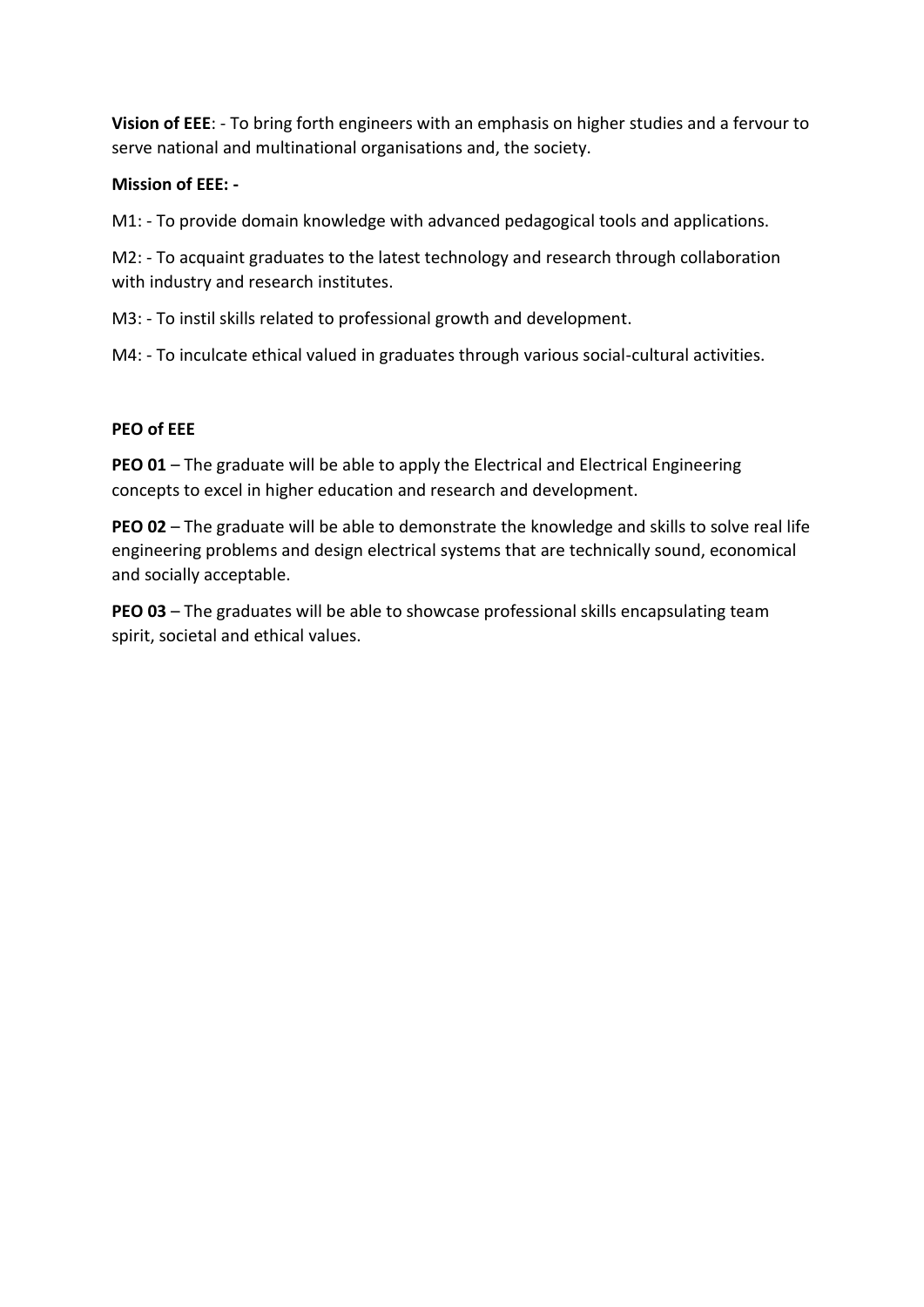# **Program Outcomes of B.Tech in Electrical and Electronics Engineering**

**1.Engineering knowledge:** Apply the knowledge of mathematics, science, engineering fundamentals, and an engineering specialization to the solution of complex engineering problems.

**2.Problem analysis:** Identify, formulate, review research literature, and analyze complex engineering problems reaching substantiated conclusions using first principles of mathematics, natural sciences, and engineering sciences.

**3.Design/development of solutions:** Design solutions for complex engineering problems and design system components or processes that meet the specified needs with appropriate consideration for the public health and safety, and the cultural, societal, and environmental considerations.

**4.Conduct investigations of complex problems:** Use research-based knowledge and research methods including design of experiments, analysis and interpretation of data, and synthesis of the information to provide valid conclusions.

**5. Modern tool usage**: Create, select, and apply appropriate techniques, resources, and modern engineering and IT tools including prediction and modelling to complex engineering activities with an understanding of the limitations.

**6. The engineer and society:** Apply reasoning informed by the contextual knowledge to assess societal, health, safety, legal and cultural issues and the consequent responsibilities relevant to the professional engineering practice.

**7.Environment and sustainability**: Understand the impact of the professional engineering solutions in societal and environmental contexts, and demonstrate the knowledge of, and need for sustainable development.

**8.Ethics**: Apply ethical principles and commit to professional ethics and responsibilities and norms of the engineering practice.

**9.Individual and team work**: Function effectively as an individual, and as a member or leader in diverse teams, and in multidisciplinary settings.

**10.Communication:** Communicate effectively on complex engineering activities with the engineering community and with society at large, such as, being able to comprehend and write effective reports and design documentation, make effective presentations, and give and receive clear instructions.

**11.Project management and finance:** Demonstrate knowledge and understanding of the engineering and management principles and apply these to one's own work, as a member and leader in a team, to manage projects and in multidisciplinary environments.

**12.Life-long learning**: Recognize the need and have the preparation and ability to engage in independent and life-long learning in the broadest context of technological change.

**PSO of EEE**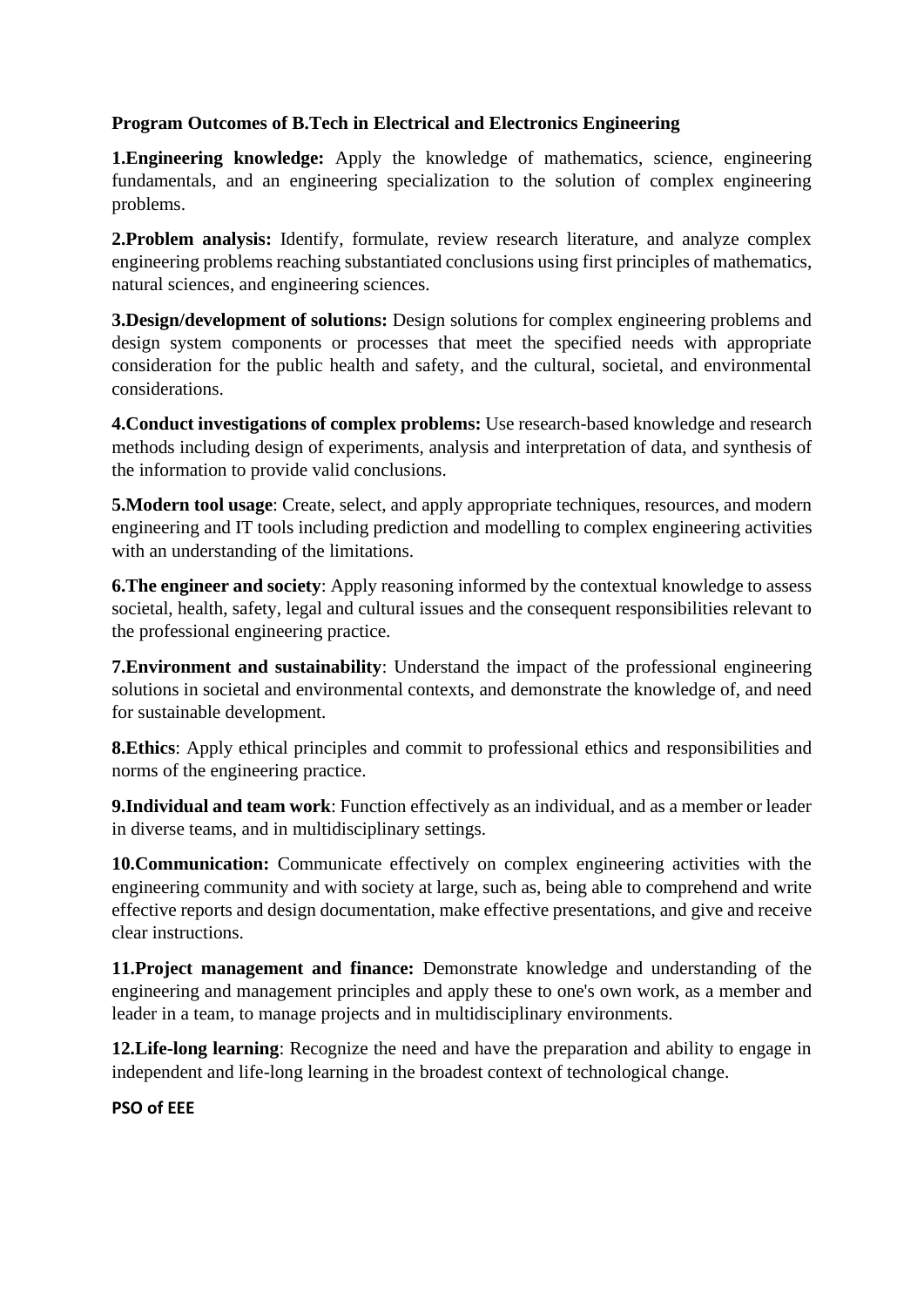**PSO 01** Students will be able to identify, formulate and solve problems using various software and other tools in the areas of Automation, Control Systems, Power Engineering and PCB designing.

**PSO 02** Students will be able to provide sustainable solutions to growing energy demands.

# **Scope and Objectives of the Course [Network Theory (031505)]:-**

- To make students capable of analyzing any electrical network.
- Equip students with necessary tools for synthesizing electrical network for a given impedance or admittance function.

After the completion of this course the students will be able to:

- CO1: Apply the knowledge of basic circuital law and simplify the electric networks
- CO2: Infer and evaluate transient response, steady state response, network functions
- CO3: Analyze two port networks
- CO4: Synthesize basic electrical networks, passive filters

|                 | PO | PO | PO. | PO. | PO                       | PO.                      | PO                       | PO | PO                       | PO.                      | PO | PO                       | <b>PSO</b> | <b>PSO</b>               |
|-----------------|----|----|-----|-----|--------------------------|--------------------------|--------------------------|----|--------------------------|--------------------------|----|--------------------------|------------|--------------------------|
|                 |    |    |     | 4   |                          | 6                        |                          | 8  | 9                        | 10                       | 11 | 12                       |            |                          |
| CO <sub>1</sub> | 3  |    |     |     |                          | $\overline{\phantom{a}}$ | $\overline{\phantom{0}}$ |    | $\overline{\phantom{0}}$ | $\overline{\phantom{0}}$ |    |                          |            | $\overline{\phantom{0}}$ |
| CO <sub>2</sub> |    |    |     |     |                          | $\overline{\phantom{a}}$ | $\overline{\phantom{0}}$ |    | $\overline{\phantom{0}}$ | $\overline{\phantom{0}}$ |    | $\overline{\phantom{0}}$ |            |                          |
| CO <sub>3</sub> |    |    |     |     |                          |                          |                          |    | $\overline{\phantom{0}}$ | $\overline{\phantom{0}}$ |    | $\overline{\phantom{0}}$ |            | $\overline{\phantom{0}}$ |
| CO <sub>4</sub> | ີ  |    |     |     | $\overline{\phantom{0}}$ | $\overline{\phantom{a}}$ | $\overline{\phantom{0}}$ |    |                          | $\overline{\phantom{0}}$ |    | $\overline{\phantom{0}}$ |            |                          |

### **Mapping of CO's with PO's**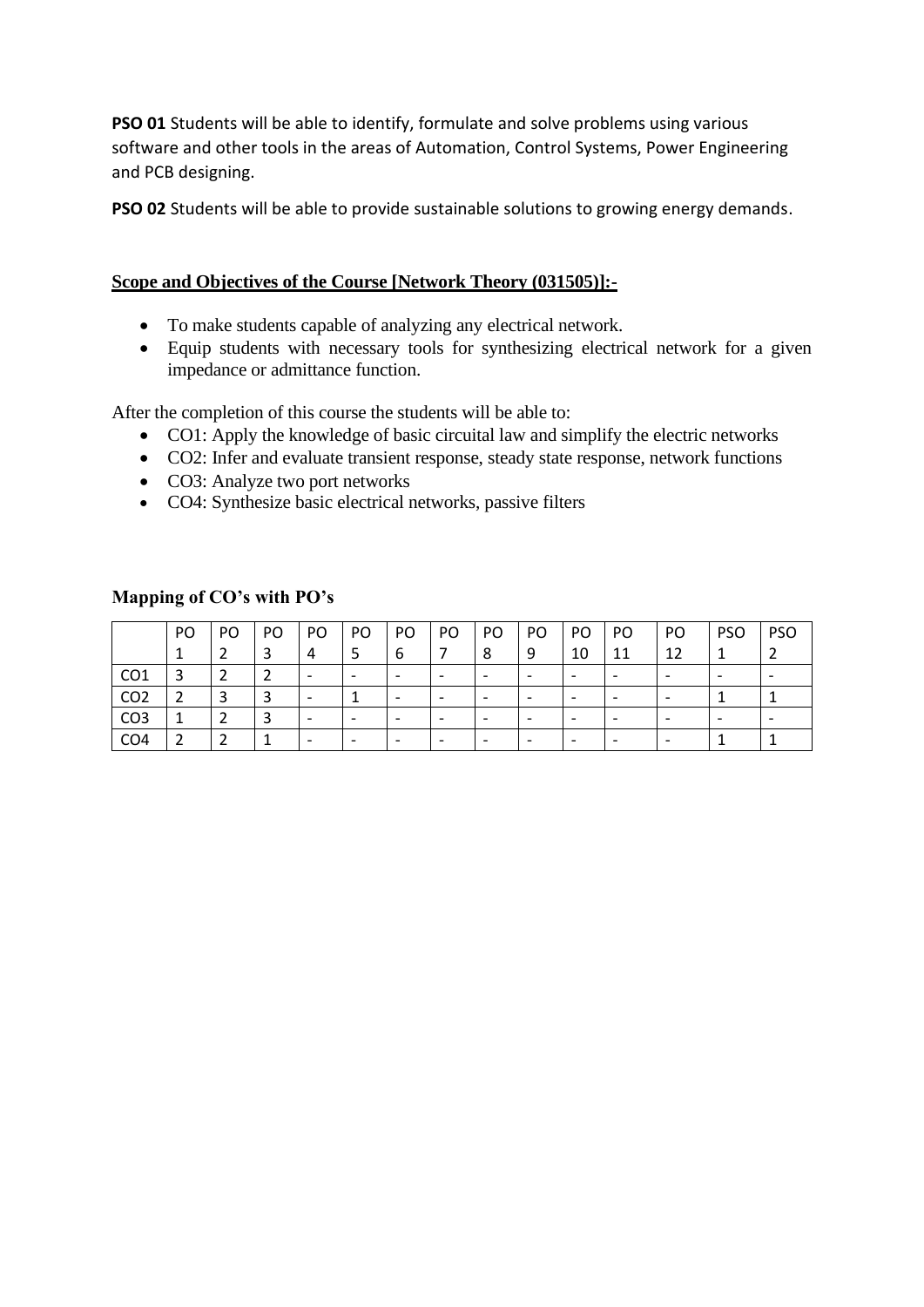# **AKU Syllabus: Network Theory (031505)**

**1.Transient response** of RC, RL, RLC circuits to various excitation signals such as step, ramp, impulse and sinusoidal excitations using Laplace transform.

**2. Terminal pairs or ports**, Network functions for one-port and two-port networks, poles and zeros of network functions, Restrictions on pole and zero locations for driving point functions and transfer functions, Time domain behaviour from the pole-zero plot.

**3. Relationship of two-port variables**, short circuit Admittance parameters, open circuit impedance parameters, Transmission parameters, hybrid parameters, relationships between parameter sets, Inter-connection of two port networks.

**4. Principles of network topology**, graph matrices, network analysis using graph theory**.**

**5. Filter fundamentals**, high-pass, low-pass, band-pass, and band-reject filters**.** 

**6. Positive real functions**, synthesis of one-port and two-port networks, elementary ideas of Active networks.

# **Gate Syllabus:**

## **Electric Circuits**

Network graph, KCL, KVL, Node and Mesh analysis, Transient response of dc and ac networks, Sinusoidal steady‐state analysis, Resonance, Passive filters, Ideal current and voltage sources, Thevenin's theorem, Norton's theorem, Superposition theorem, Maximum power transfer theorem, Two‐port networks, Three phase circuits, Power and power factor in ac circuits.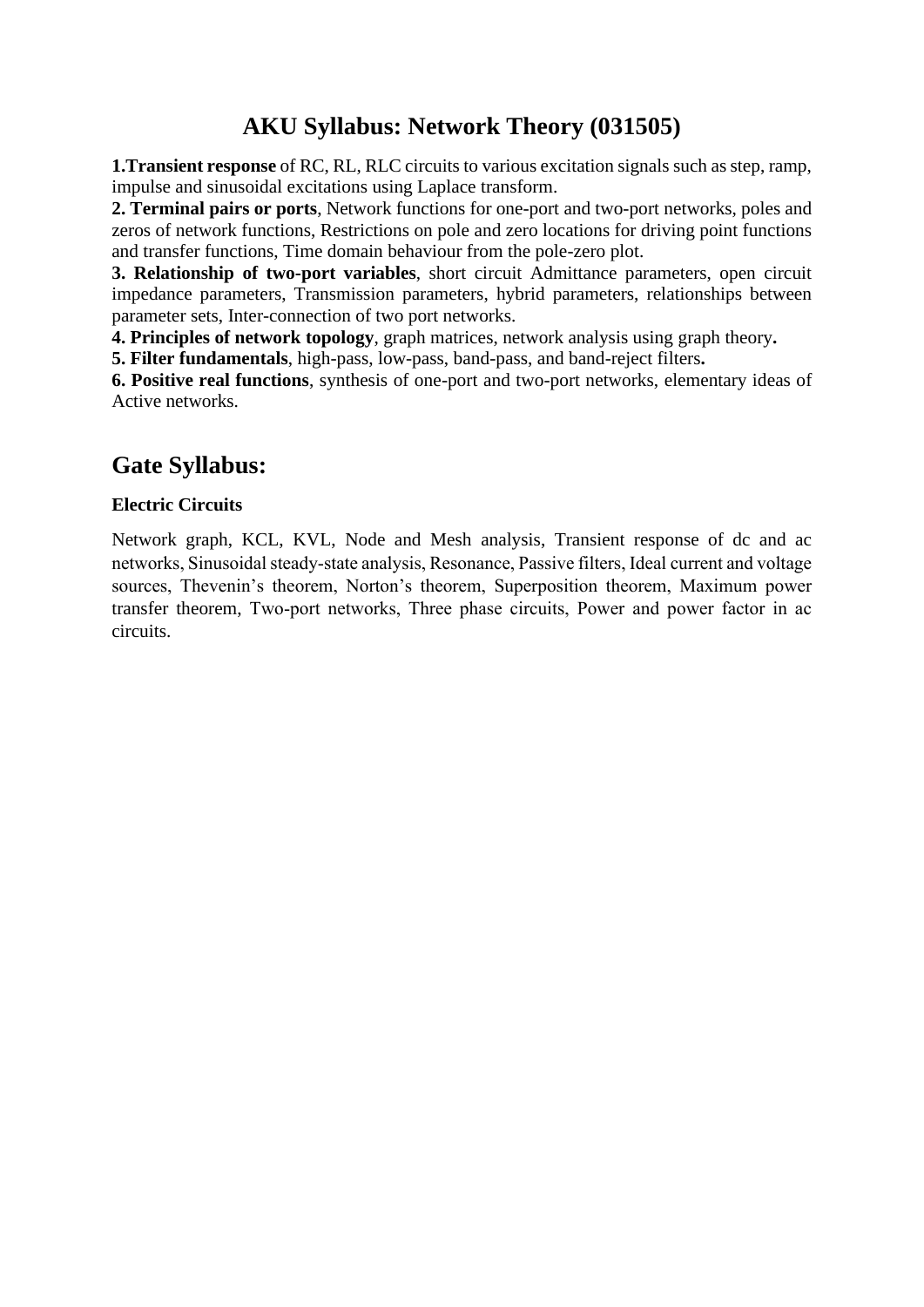# **DARBHANGA COLLEGE OF ENGINEERING, DARBHANGA**

### **w.e.f. – 16-07-18**

## **Individual Time Table**

# **Faculty Name- Abhishek Sharma, Asst. Prof. (EEE Department)**

| Day            | <b>Branc</b><br>h | $\mathbf{1}$<br>(10am-<br>10.50a<br>m) | $\overline{2}$<br>(10.50a)<br>m-<br>11.40a<br>m) | 3(11.40a)<br>m-<br>12.30pm | 4(12.30p<br>m-<br>1.20 <sub>pm</sub> | Lunch<br>(1.20p)<br>$m -$<br>1.50 <sub>p</sub><br>m) | 5(1.50p)<br>$m -$<br>2.40pm | 6(2.40p<br>m-<br>3.30 <sub>pm</sub> |                               | 7(3.30p<br>m-<br>4.20pm) |
|----------------|-------------------|----------------------------------------|--------------------------------------------------|----------------------------|--------------------------------------|------------------------------------------------------|-----------------------------|-------------------------------------|-------------------------------|--------------------------|
| <b>Monday</b>  | <b>E.E.E.</b>     |                                        |                                                  |                            |                                      |                                                      |                             |                                     | <b>Network</b><br>Theory (T1) |                          |
| <b>Tuesday</b> | <b>E.E.E.</b>     |                                        | <b>DSP Lab</b>                                   |                            |                                      |                                                      |                             |                                     |                               |                          |
| Wednesd<br>ay  | <b>E.E.E.</b>     |                                        | <b>DSP Lab</b>                                   |                            | <b>Network</b><br><b>Theory</b>      |                                                      |                             | <b>Network Theory Lab(E1)</b>       |                               |                          |
| Thursday       | <b>E.E.E.</b>     | <b>Networ</b><br>k<br><b>Theory</b>    |                                                  |                            |                                      |                                                      |                             | <b>Network Theory Lab(E2)</b>       |                               |                          |
| Friday         | <b>E.E.E.</b>     |                                        |                                                  |                            |                                      |                                                      |                             |                                     | <b>Network</b><br>Theory (T2) |                          |
| Saturday       | <b>E.E.E.</b>     |                                        |                                                  |                            | <b>Network</b><br><b>Theory</b>      |                                                      |                             |                                     |                               |                          |

 **E.E.E. - E1 - 1 to 44** 

 **E2 – 45 to All** 

**Prof . Incharge Routine : Ravi Kumar**

**Principal** 

**D.C.E. Darbhanga D.C.E., Darbhanga**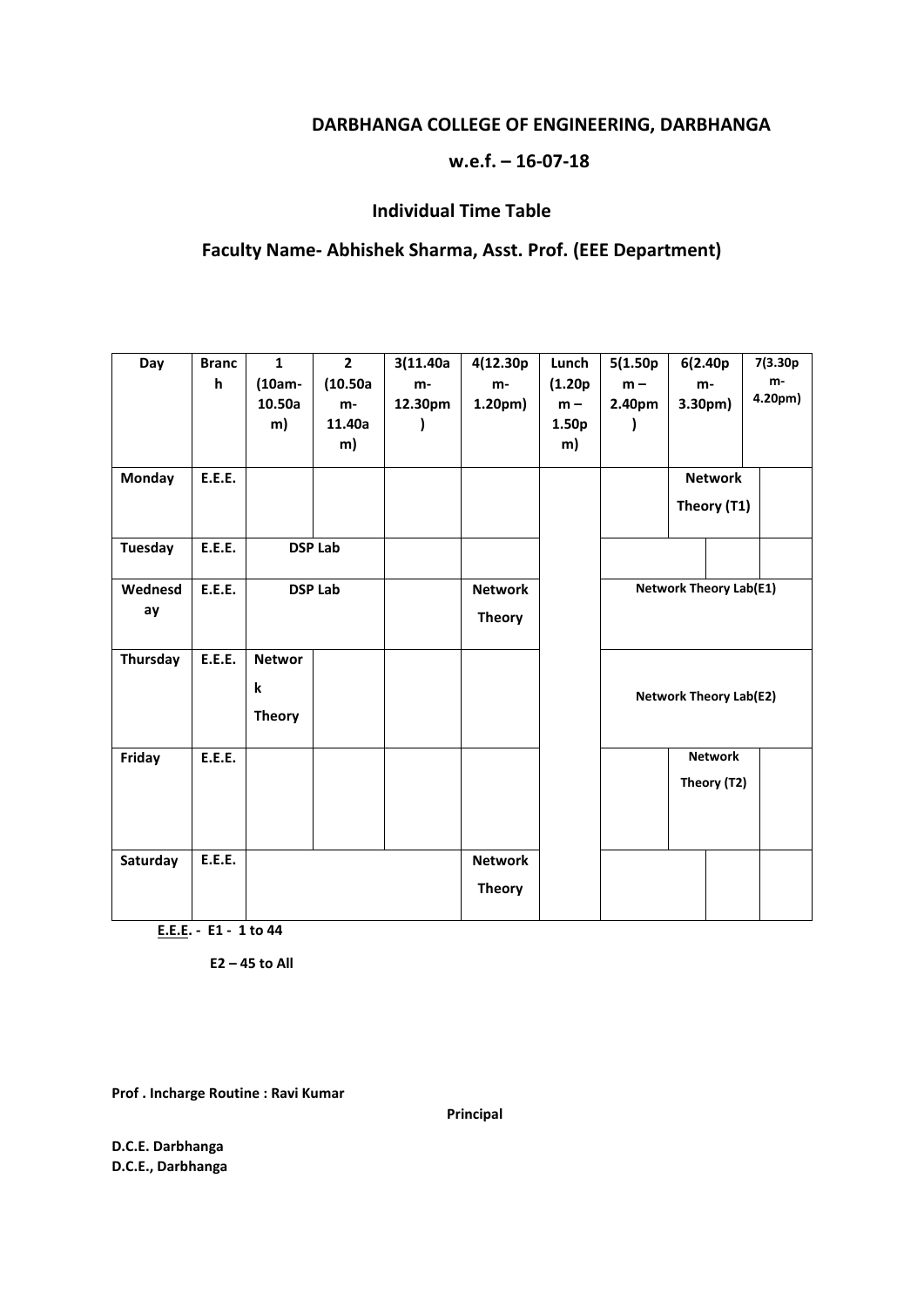# **Course Handout**

| Institute / College Name:      | Darbhanga College of Engineering |                       |   |  |
|--------------------------------|----------------------------------|-----------------------|---|--|
| <b>Program Name</b>            | <b>B.Tech Electrical</b>         |                       |   |  |
| <b>Course Code</b>             | EEUG 031505                      |                       |   |  |
| <b>Course Name</b>             | Network Theory                   |                       |   |  |
| Lecture / Tutorial (per week): | $3/1$ (lab)/ $1(T)$              | <b>Course Credits</b> | 5 |  |
| <b>Course Coordinator Name</b> | <b>ABHISHEK SHARMA</b>           |                       |   |  |

#### **1. Scope and Objectives of the Course**

- To make students capable of analyzing any electrical network.
- Equip students with necessary tools for synthesizing electrical network for a given impedance or admittance function.

#### **1.1 Course Outcomes:** After the completion of the course students will be able to

- Understand basic terminology and abstractions of circuit theory
- Analyze any given electric network
- Select appropriate tool for designing and analyzing electric circuits
- Design filter circuits and other simple electric circuits

#### **2. Textbooks**

**TB1:** 'Circuit Theory: Analysis and Synthesis' by A. Charkrabarty , Dhanpat Rai Publication

**TB2**: 'Network Analysis and Synthesis' by FF Kuo(Second Edition), Wiley

#### **Reference Books**

**RB1: '**Networks and Systems' by D Roy Choudhury; New Age International

**RB2: '**Network Analysis' by Van Valkenburg; PHI

**RB3:** Introduction to Modern Network Synthesis by Van Valkenburg; John Wiley

**RB4:** 'Fundamentals of Electric Circuits' 5th Edition by Charles K. Alexander, Matthew N. O. Sadiku, Mcgraw Higher Ed

**Other readings and relevant websites**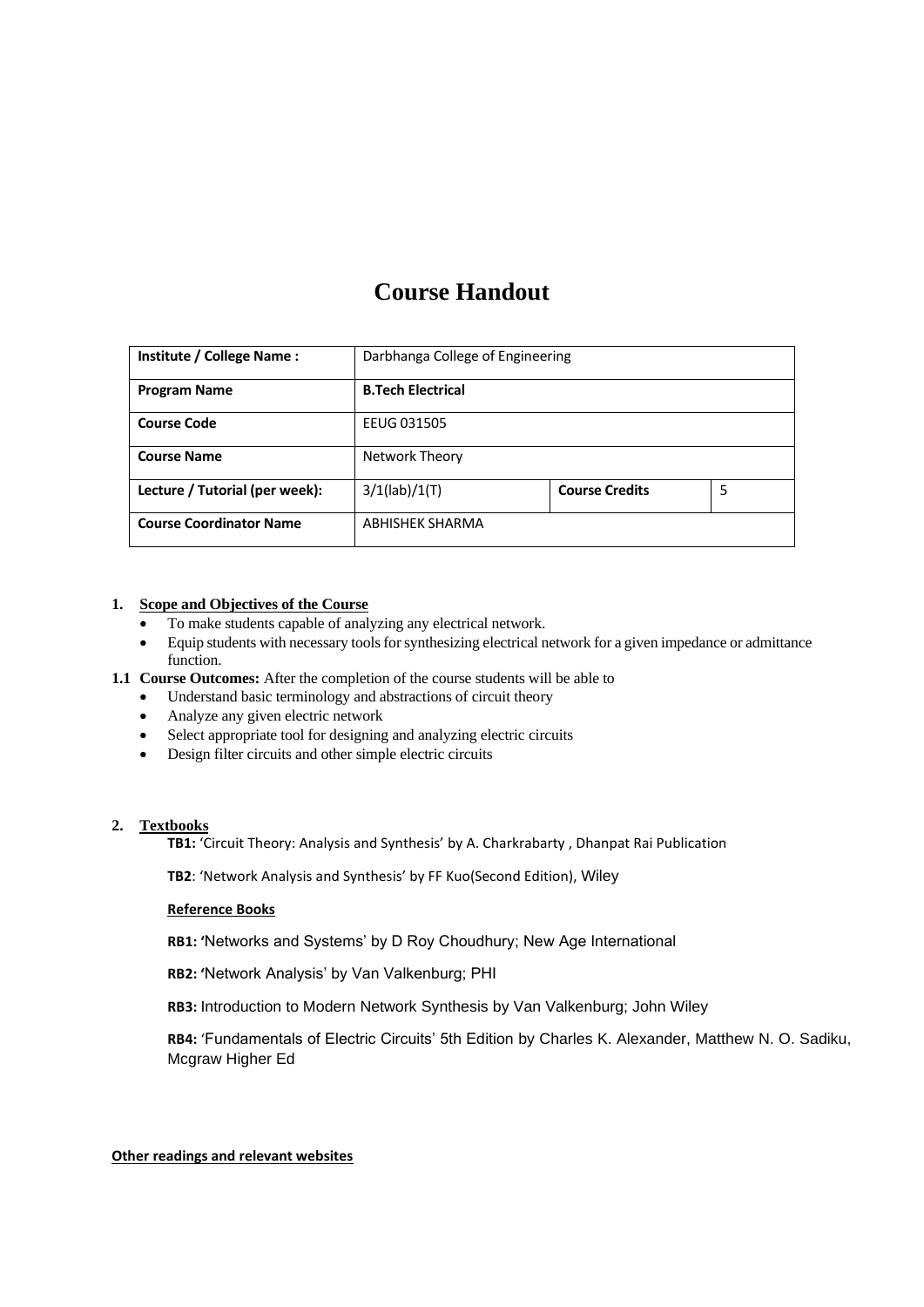| S.No. | Link of Journals, Magazines, websites and Research Papers |
|-------|-----------------------------------------------------------|
|       | http://nptel.ac.in/courses/108102042/                     |

# **2. Lecture Plan**

| Lecture<br><b>Number</b> | Date of<br>Lecture | <b>Topics</b>                                                                              | Web Links for video<br><b>lectures</b>    | Text Book / Reference<br>Book / Other reading<br>material |
|--------------------------|--------------------|--------------------------------------------------------------------------------------------|-------------------------------------------|-----------------------------------------------------------|
| $1 - 2$                  |                    | <b>Basics</b>                                                                              | http://nptel.ac.in/cour<br>ses/108102042/ | <b>TB1, TB2</b>                                           |
|                          |                    |                                                                                            |                                           |                                                           |
| $3 - 5$                  |                    | Step response of RC, RL<br>circuit                                                         | http://nptel.ac.in/course<br>s/108102042/ | TB1, TB2                                                  |
| 6                        |                    | Impulse, ramp response of RC,<br><b>RL</b> circuit                                         | http://nptel.ac.in/course<br>s/108102042/ |                                                           |
| $7-9$                    |                    | Step, Impulse, ramp response<br>of RLC circuit                                             | http://nptel.ac.in/course<br>s/108102042/ | TB1, TB2                                                  |
| $10 - 12$                |                    | Sinusoidal Response of RC, RL,<br><b>RLC</b> circuits                                      | http://nptel.ac.in/course<br>s/108102042/ |                                                           |
| $13 - 16$                |                    | <b>Network functions</b>                                                                   | http://nptel.ac.in/course<br>s/108102042/ | TB1, TB2                                                  |
|                          |                    |                                                                                            |                                           |                                                           |
| 17-20                    |                    | Two<br>network:<br>port<br><b>Introduction</b>                                             | http://nptel.ac.in/course<br>s/108102042/ | TB1, TB2                                                  |
|                          |                    |                                                                                            |                                           |                                                           |
| $21-23$                  |                    | network<br>Two<br>port<br><b>Parameters</b><br><b>Relation</b><br>and<br><b>Connection</b> | http://nptel.ac.in/course<br>s/108102042/ | TB1, TB2                                                  |
|                          |                    |                                                                                            |                                           |                                                           |
| $24 - 26$                |                    | <b>Filters</b>                                                                             | http://nptel.ac.in/course<br>s/108102042/ | TB1, TB2                                                  |
|                          |                    |                                                                                            |                                           |                                                           |
| 27-30                    |                    | <b>Network Synthesis</b>                                                                   | http://nptel.ac.in/course<br>s/108102042/ | TB1, TB2                                                  |
|                          |                    |                                                                                            |                                           |                                                           |

# 1. **Evaluation Scheme:**

| ы<br><br>____ | -<br>. .<br>.<br>. . | ີ<br>$\sim$<br>--<br>__ |
|---------------|----------------------|-------------------------|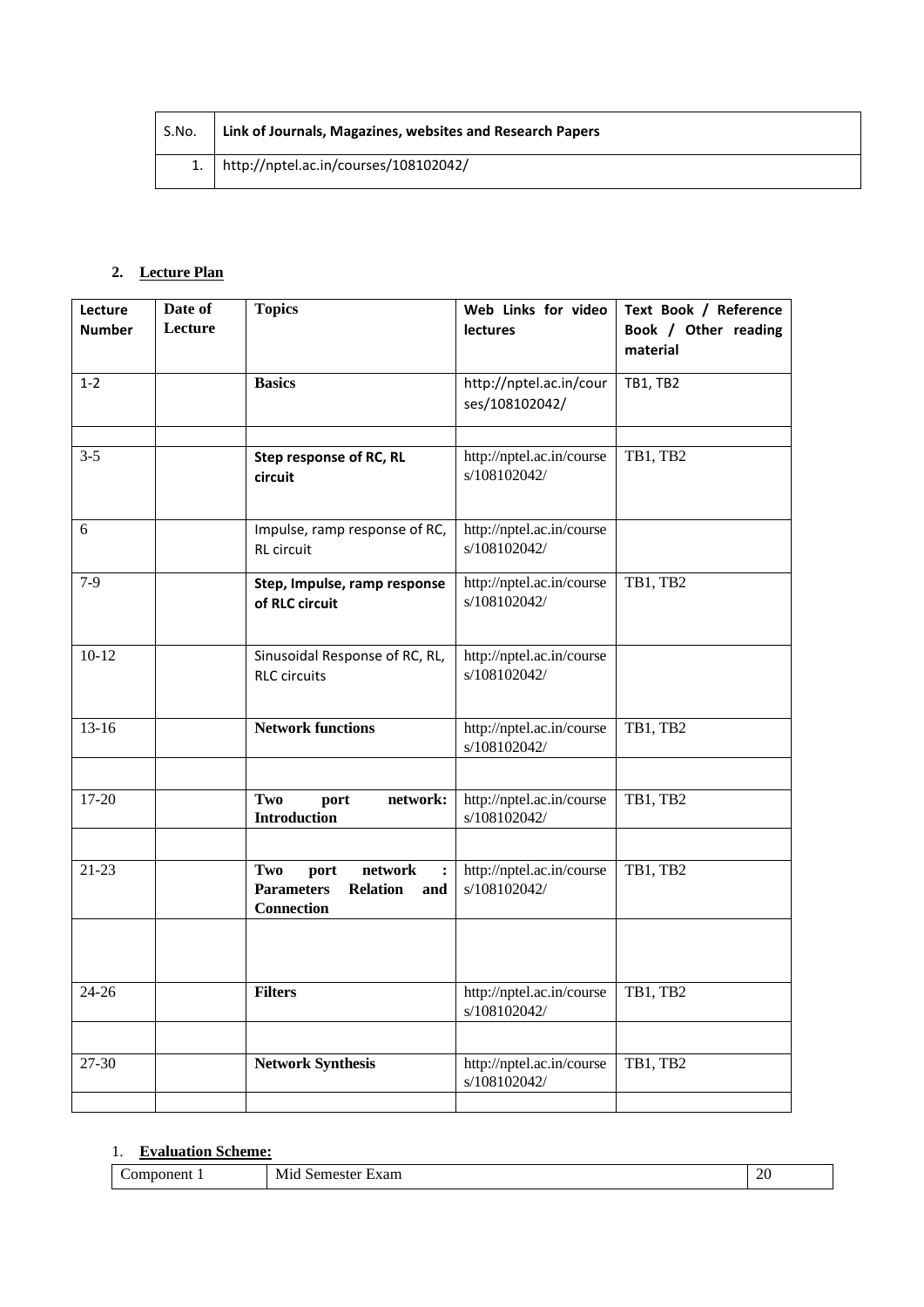| Component 2     | Assignment, Class tests, Attendance |     |
|-----------------|-------------------------------------|-----|
| Component $3**$ | End Term Examination**              | 70  |
|                 | Total                               | 100 |

**\*\*** The End Term Comprehensive examination will be held at the end of semester. The mandatory requirement of 75% attendance in all theory classes is to be met for being eligible to appear in this component.

#### **AKU Syllabus: Network Theory (031505)**

**1.Transient response** of RC, RL, RLC circuits to various excitation signals such as step, ramp, impulse and sinusoidal excitations using Laplace transform.

**2. Terminal pairs or ports**, Network functions for one-port and two-port networks, poles and zeros of network functions, Restrictions on pole and zero locations for driving point functions and transfer functions, Time domain behavior from the pole-zero plot.

**3. Relationship of two-port variables**, short circuit Admittance parameters, open circuit impedance parameters, Transmission parameters, hybrid parameters, relationships between parameter sets, Inter-connection of two port networks.

**4. Principles of network topology**, graph matrices, network analysis using graph theory**.**

**5. Filter fundamentals**, high-pass, low-pass, band-pass, and band-reject filters**.** 

**6. Positive real functions**, synthesis of one-port and two-port networks, elementary ideas of Active networks.

| <b>Designation</b> | <b>Name</b>           | <b>Signature</b> |
|--------------------|-----------------------|------------------|
| Course Coordinator | Mr. Abhishek Sharma   |                  |
| H.O.D              | Mr. Santosh Kr. Gupta |                  |
| Principal          |                       |                  |
| Date               |                       |                  |

#### **This Document is approved by:**

#### **Evaluation and Examination Blue Print:**

Internal assessment is done through quiz tests, presentations, assignments and project work. Two sets of question papers are asked from each faculty and out of these two, without the knowledge of faculty, one question paper is chosen for the concerned examination. Examination rules and regulations are uploaded on the student's portal. Evaluation is a very transparent process and the answer sheets of sessional tests, internal assessment assignments are returned back to the students.

The components of evaluations along with their weightage followed by the University is given below

| Sessional Test 1                | 20% |
|---------------------------------|-----|
| Assignments/Quiz Tests/Seminars | 10% |
| End term examination            | 70% |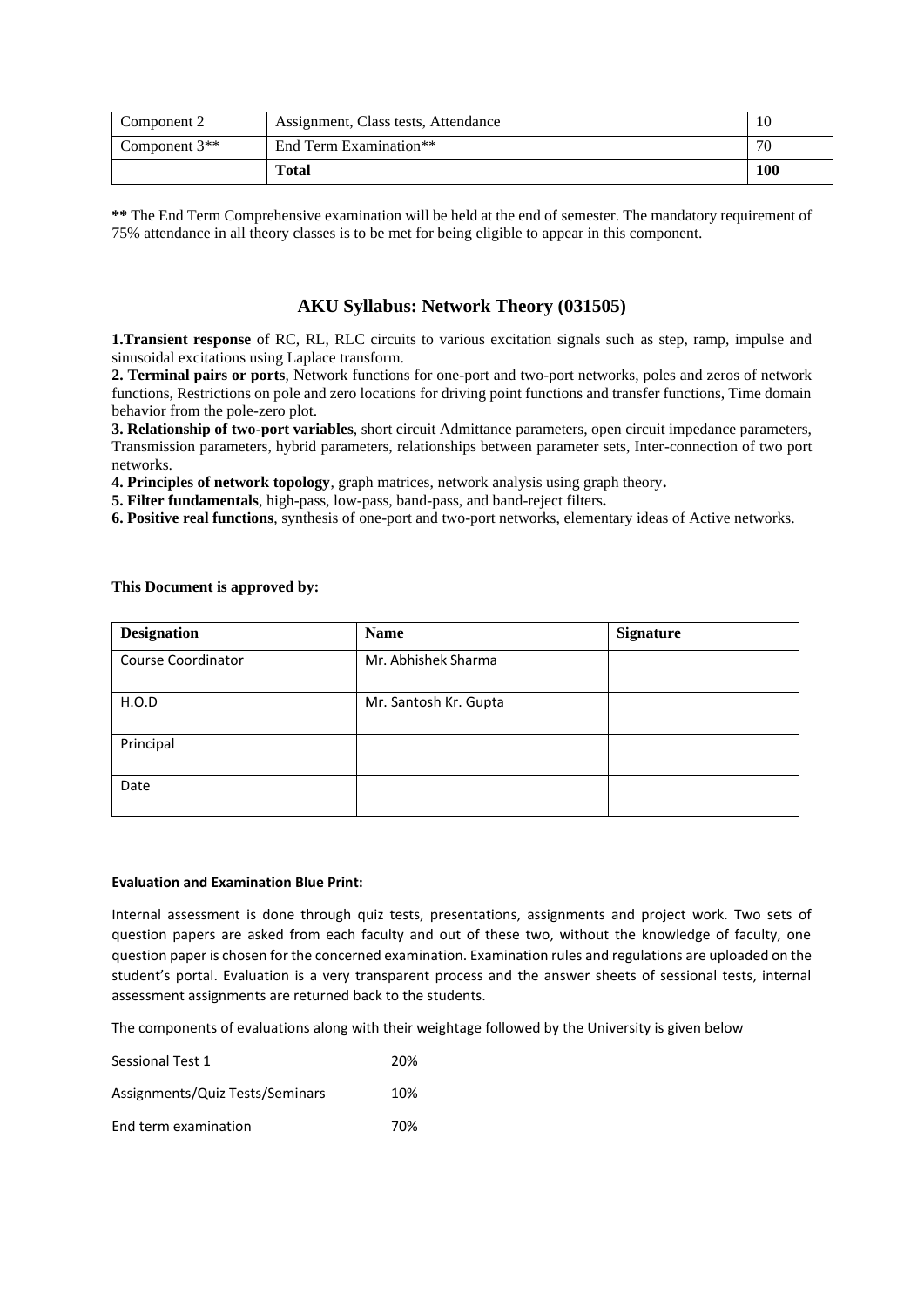# **Course Handout**

| Institute / College Name:      | Darbhanga College of Engineering |                       |   |  |  |
|--------------------------------|----------------------------------|-----------------------|---|--|--|
| <b>Program Name</b>            | <b>B.Tech Electrical</b>         |                       |   |  |  |
| <b>Course Code</b>             | EEUG 031505                      |                       |   |  |  |
| <b>Course Name</b>             | Network Theory                   |                       |   |  |  |
| Lecture / Tutorial (per week): | $3/1$ (lab)/ $1(T)$              | <b>Course Credits</b> | 5 |  |  |
| <b>Course Coordinator Name</b> | ABHISHEK SHARMA                  |                       |   |  |  |

#### **3. Scope and Objectives of the Course**

- To make students capable of analyzing any electrical network.
- Equip students with necessary tools for synthesizing electrical network for a given impedance or admittance function.

#### **1.2 Course Outcomes:** After the completion of the course students will be able to

- Understand basic terminology and abstractions of circuit theory
- Analyze any given electric network
- Select appropriate tool for designing and analyzing electric circuits
- Design filter circuits and other simple electric circuits

#### **4. Textbooks**

**TB1:** 'Circuit Theory: Analysis and Synthesis' by A. Charkrabarty , Dhanpat Rai Publication

**TB2**: 'Network Analysis and Synthesis' by FF Kuo(Second Edition), Wiley

#### **Reference Books**

**RB1: '**Networks and Systems' by D Roy Choudhury; New Age International

**RB2: '**Network Analysis' by Van Valkenburg; PHI

**RB3:** Introduction to Modern Network Synthesis by Van Valkenburg; John Wiley

**RB4:** 'Fundamentals of Electric Circuits' 5th Edition by Charles K. Alexander, Matthew N. O. Sadiku, Mcgraw Higher Ed

#### **Other readings and relevant websites**

| S.No. | Link of Journals, Magazines, websites and Research Papers |
|-------|-----------------------------------------------------------|
|       | http://nptel.ac.in/courses/108102042/                     |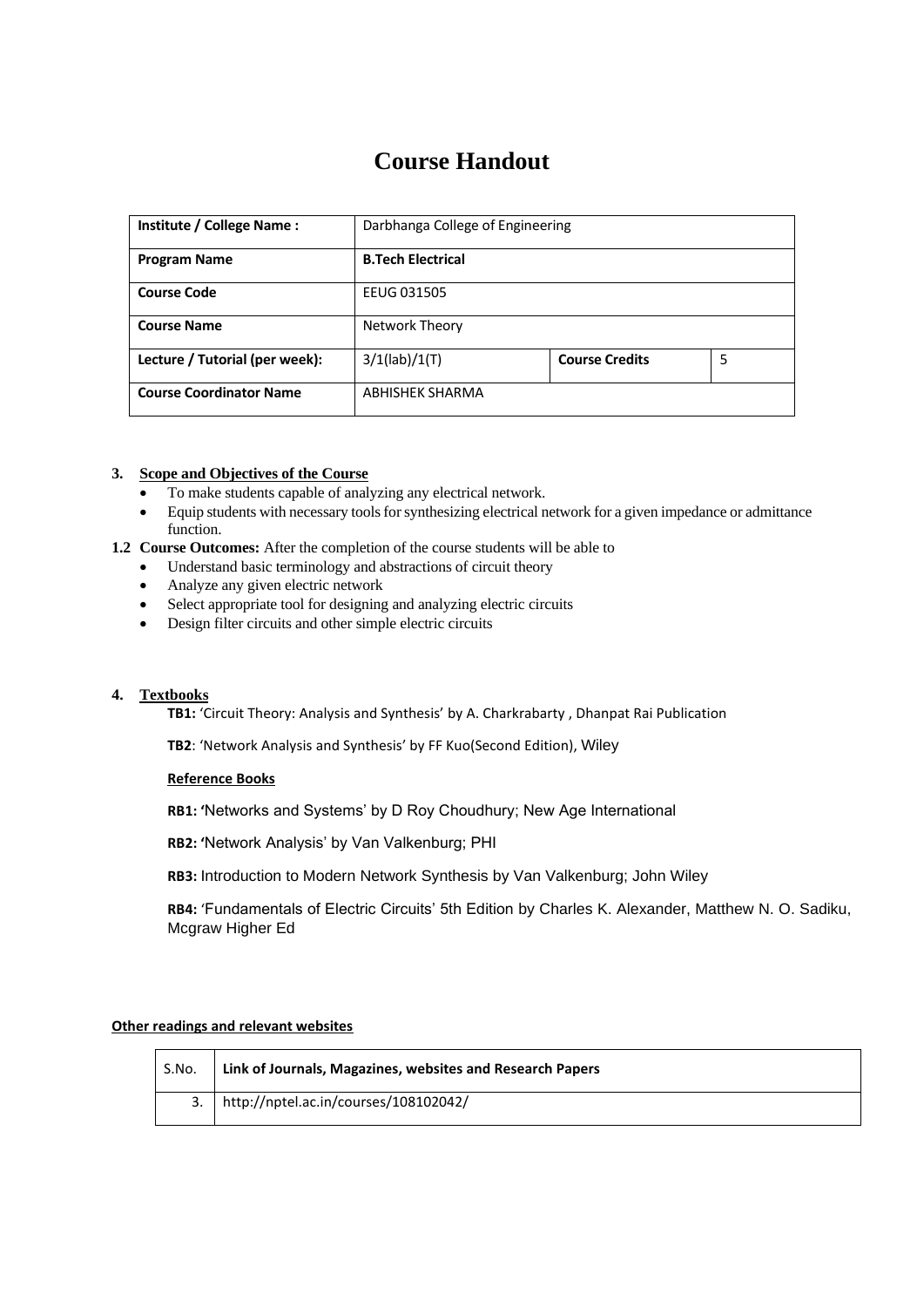#### **4. Lecture Plan**

| Lecture<br><b>Number</b> | Date of<br>Lecture | <b>Topics</b>                                                                              | Web Links for video<br><b>lectures</b>    | Text Book / Reference<br>Book / Other reading<br>material |
|--------------------------|--------------------|--------------------------------------------------------------------------------------------|-------------------------------------------|-----------------------------------------------------------|
| $1 - 2$                  |                    | <b>Basics</b>                                                                              | http://nptel.ac.in/cour<br>ses/108102042/ | <b>TB1, TB2</b>                                           |
| $3 - 5$                  |                    | Step response of RC, RL<br>circuit                                                         | http://nptel.ac.in/course<br>s/108102042/ | TB1, TB2                                                  |
| 6                        |                    | Impulse, ramp response of RC,<br>RL circuit                                                | http://nptel.ac.in/course<br>s/108102042/ |                                                           |
| $7-9$                    |                    | Step, Impulse, ramp response<br>of RLC circuit                                             | http://nptel.ac.in/course<br>s/108102042/ | TB1, TB2                                                  |
| $10 - 12$                |                    | Sinusoidal Response of RC, RL,<br><b>RLC</b> circuits                                      | http://nptel.ac.in/course<br>s/108102042/ |                                                           |
| $13-16$                  |                    | <b>Network functions</b>                                                                   | http://nptel.ac.in/course<br>s/108102042/ | TB1, TB2                                                  |
| 17-20                    |                    | Two<br>network:<br>port<br><b>Introduction</b>                                             | http://nptel.ac.in/course<br>s/108102042/ | TB1, TB2                                                  |
| $21-23$                  |                    | network<br>Two<br>port<br><b>Parameters</b><br><b>Relation</b><br>and<br><b>Connection</b> | http://nptel.ac.in/course<br>s/108102042/ | TB1, TB2                                                  |
| $24 - 26$                |                    | <b>Filters</b>                                                                             | http://nptel.ac.in/course<br>s/108102042/ | TB1, TB2                                                  |
| 27-30                    |                    | <b>Network Synthesis</b>                                                                   | http://nptel.ac.in/course<br>s/108102042/ | TB1, TB2                                                  |

### 2. **Evaluation Scheme:**

| Component 1     | Mid Semester Exam                   | 20  |
|-----------------|-------------------------------------|-----|
| Component 2     | Assignment, Class tests, Attendance | 10  |
| Component $3**$ | End Term Examination**              | 70  |
|                 | Total                               | 100 |

**\*\*** The End Term Comprehensive examination will be held at the end of semester. The mandatory requirement of 75% attendance in all theory classes is to be met for being eligible to appear in this component.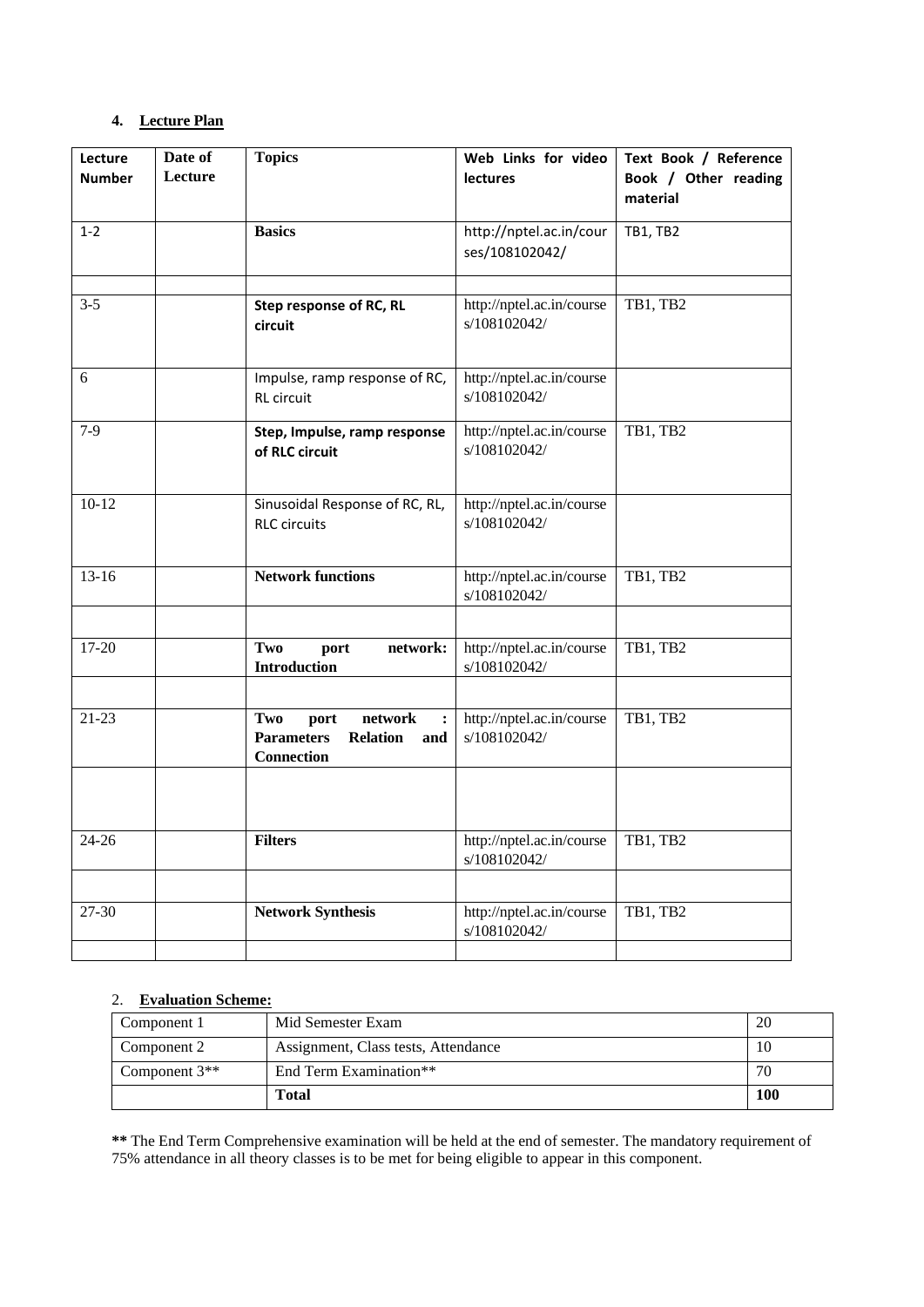#### **AKU Syllabus: Network Theory (031505)**

**1.Transient response** of RC, RL, RLC circuits to various excitation signals such as step, ramp, impulse and sinusoidal excitations using Laplace transform.

**2. Terminal pairs or ports**, Network functions for one-port and two-port networks, poles and zeros of network functions, Restrictions on pole and zero locations for driving point functions and transfer functions, Time domain behavior from the pole-zero plot.

**3. Relationship of two-port variables**, short circuit Admittance parameters, open circuit impedance parameters, Transmission parameters, hybrid parameters, relationships between parameter sets, Inter-connection of two port networks.

**4. Principles of network topology**, graph matrices, network analysis using graph theory**.**

**5. Filter fundamentals**, high-pass, low-pass, band-pass, and band-reject filters**.** 

**6. Positive real functions**, synthesis of one-port and two-port networks, elementary ideas of Active networks.

#### **Evaluation and Examination Blue Print:**

Internal assessment is done through quiz tests, presentations, assignments and project work. Two sets of question papers are asked from each faculty and out of these two, without the knowledge of faculty, one question paper is chosen for the concerned examination. Examination rules and regulations are uploaded on the student's portal. Evaluation is a very transparent process and the answer sheets of sessional tests, internal assessment assignments are returned back to the students.

The components of evaluations along with their weightage followed by the University is given below

| Sessional Test 1                | 20% |
|---------------------------------|-----|
| Assignments/Quiz Tests/Seminars | 10% |
| End term examination            | 70% |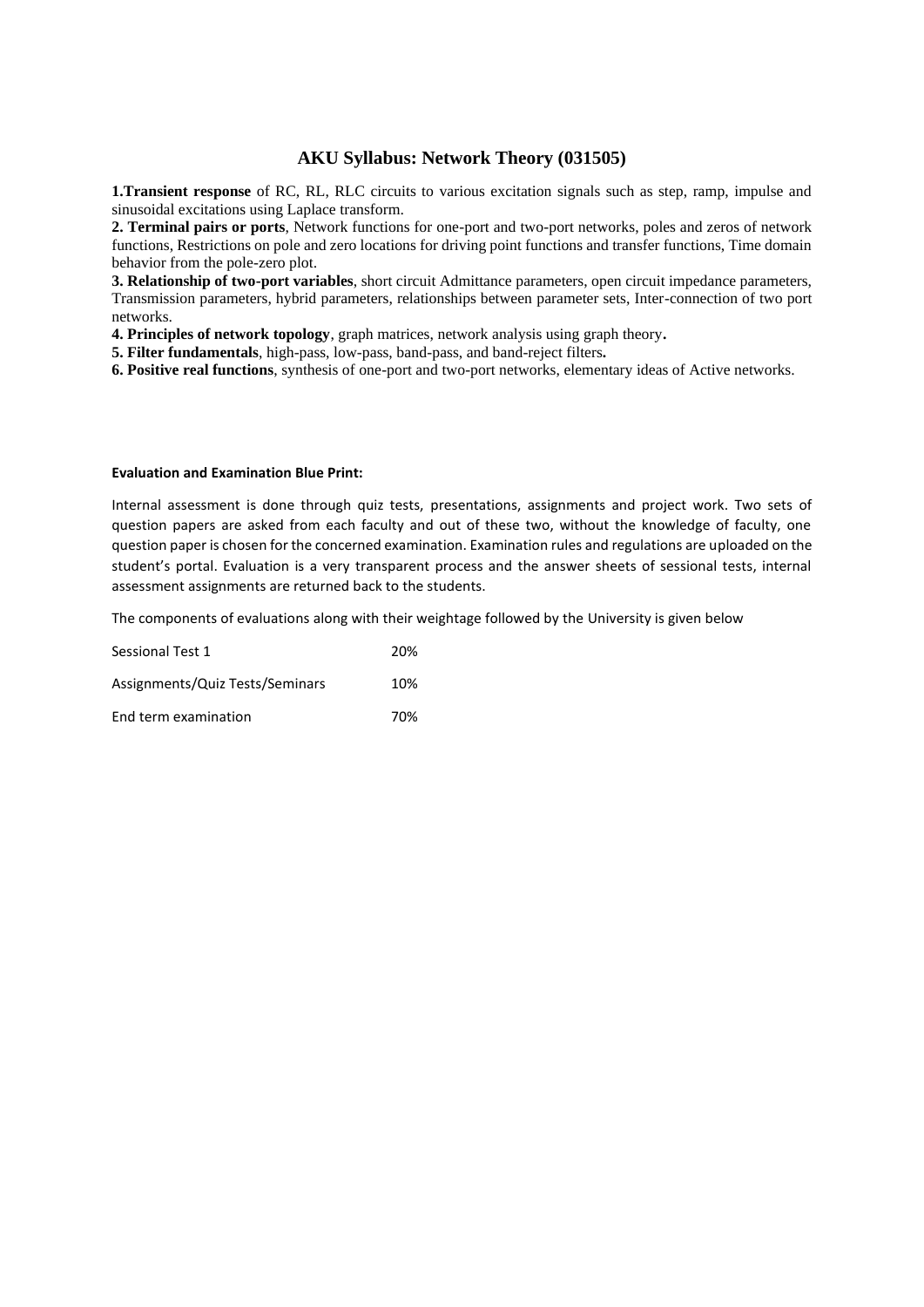# **Darbhanga College of Engineering, Darbhanga**

# **EEE Department**

**B.Tech [SEM V (EEE)]**

**Mid. Sem Exam** *(Session: 2019-20)* **Course Code–031505**

#### *Time: 2 Hours Max. Marks: 20*

# **NETWORK THEORY**

*Note: Attempt all questions. CO–Course Outcomes, BL–Bloom Level*

| S.<br>No.        | <b>Questions</b>                                                                                  |                 | CO                                  | $\mathbf{BL}$ |
|------------------|---------------------------------------------------------------------------------------------------|-----------------|-------------------------------------|---------------|
| $\overline{1}$ . | Derive Z parameters in terms of ABCD parameters and vice versa.                                   | 04              | $\overline{CO3}$                    | L4            |
| $\overline{2}$ . | For the network given in figure 1, determine $v(t)$ for t>0.<br>$\mathfrak{m}$<br>10A<br>Figure 1 | $\overline{04}$ | $\overline{CO1}$<br>CO <sub>2</sub> | L3            |